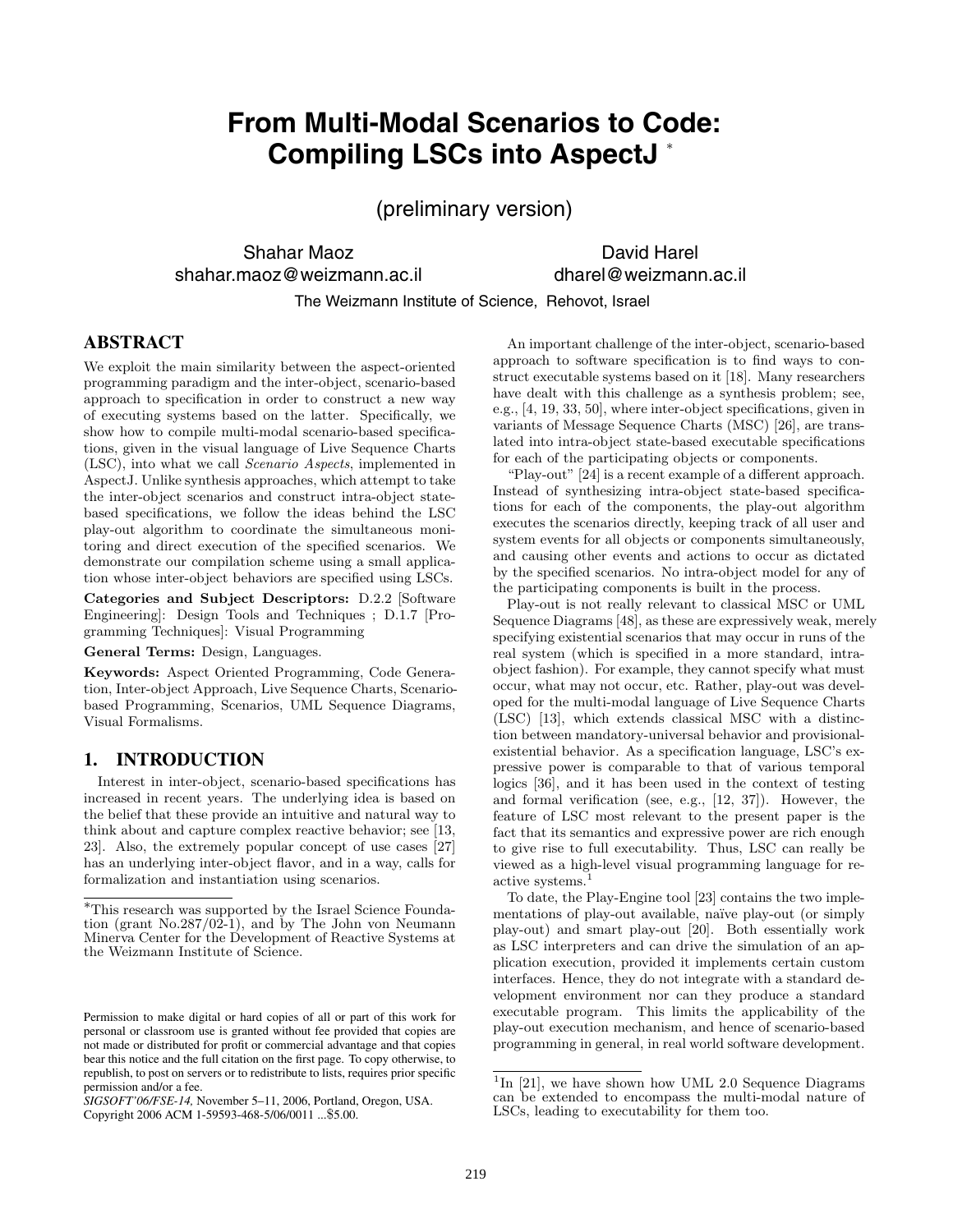Aspect-Oriented Programming (AOP) has been proposed as a mechanism that enables the modular implementation of crosscutting concerns [30]. Separation of concerns provides better comprehensibility, reusability, traceability, and evolvability of software artifacts [15], and its realization is an important achievement of the software engineering community. Most relevant to our work, though, is that the aspectoriented paradigm and the scenario-based approach to software specification are inherently similar: in both, part of the system's behavior is specified in a way that explicitly crosses the boundaries between objects.

One may view the current paper as taking advantage of this similarity in order to construct a new way of executing systems that are based on the inter-object, scenario-based paradigm. More specifically, we show how to compile LSCs onto AspectJ, thus providing a non-interpreted means for executing multi-modal scenarios. As such, our compilation can also be viewed as full code generation from a visual formalism, similar to that carried out by tools like StateMate, Rhapsody [25], and RoseRT [43]. This is in contrast to the skeletal, template code generated by many other CASE tools, requiring the reactive behavior to be coded separately. In addition, compiling LSCs into runnable code in an accepted programming language has the advantage of making it possible to include the scenario-based approach in an overall system development effort, among other things enabling the formalization of crosscutting use cases (see [28]), and enabling links with standard tools and development environments.

In the rest of the paper, we assume a hybrid approach to system modeling and execution, where each component may have its own intra-object behavior specified and implemented, and where scenario-based inter-object specifications are intended to specify *additional* behaviors of the system. Thus, unlike the common approach to synthesis, where scenario-based specifications are translated into state-based specifications for each participating component *before* they are simulated or executed, we follow the ideas behind the play-out algorithm from [23] to coordinate the simultaneous direct execution of the scenarios together with the execution of the separately specified and implemented intraobject, possibly state-based, behaviors.

Our process of high-level compilation takes scenario-based specifications given in LSC and compiles them into what we shall be calling Scenario Aspects, implemented as AspectJ aspects.<sup>2</sup> The generated code is then compiled/linked with an existing or separately implemented Java program to create a single executable application. The use of aspects allows us to carry the scenario-based specification over from the model to the code, while still eventually producing a single standard executable program.

The paper is organized as follows. We start with a short review of the LSC language and the key concepts of Aspect-Oriented Programming. We then introduce the compilation scheme main idea. Section 4 gives a short overview of the compilation scheme implementation. In Section 5 we demonstrate the compilation scheme using an example application. We conclude with related work, discussion, and future work.

# **2. PRELIMINARIES**

#### **2.1 Live Sequence Charts**

The language of LSCs [13] is a scenario-based visual formalism, which extends classical Message Sequence Charts (MSC [26]) with universal/existential modalities, thus allowing the specification of mandatory scenarios ("what must happen"), possible scenarios ("what may happen"), and negative scenarios ("what should never happen"). It has been extended with various rich features and the first executable semantics for it is described in [23].

#### *2.1.1 The LSC Language*

We use here a restricted subset of the LSC language, adopted to our needs, i.e., pragmatically geared towards code generation.<sup>3</sup> The presentation below is deliberately somewhat informal to make it accessible and to allow us to concentrate on the relevant parts to this paper, i.e., the execution mechanism. For a thorough definition of the LSC language and its operational semantics we refer the reader to [23].

We consider a system-model consisting of a set of classes C, where each class exposes a set of public attributes  $C_A$ and methods  $C_M$  (to keep the presentation below simple, we ignore types, and assume attributes are accessed by setter and getter methods). An LSC L is defined to be

$$
L = \langle I_L, M_L, Cond_L \rangle
$$

where  $I_L$  is a set of instance references over C (which also may include special references representing the environment, e.g., the user),  $M_L$  is a set of methods, and  $Cond_L$  is a set of guards, each of which is a boolean expression over attributes and methods from (a subset of) the instances  $I_L$  (we assume expression evaluation to be side effect free). There are two types of instance references: concrete instance-level and symbolic class-level. Instance-level references refer (statically) to specific objects, while class-level references may stand for any instance of the associated class. Instance references are drawn as vertical lines and methods are drawn as horizontal lines. Time is assumed to go from top to bottom. An LSC event is either an actual method (for simplicity, we consider here a synchronous interpretation where calling a method and executing it are considered a single LSC event), or the act of evaluating a condition. That is:

$$
E_L=M_L\cup Cond_L
$$

Every instance line contains locations, each of which is an intersection of an instance line with an event from L. A method event defines two locations (one location in case of a self call). A condition event defines one or more locations (all instance references whose attributes or methods are used in the condition expression must synchronize on its evaluation, other instance references may synchronize too). Naturally, we require that method events end on instance reference lines that refer to instances or classes that have them as public methods. Conditions' expressions are specified in Java syntax. We omit here obvious syntactic requirements.

<sup>2</sup>We chose AspectJ because it is the most popular implementation of aspects to date and it suffices for our needs. However, our compilation scheme is general and can be adopted to compile to other AOP languages. A comparative discussion of other AOP languages with regard to our compilation scheme is outside the scope of this paper.

<sup>3</sup>Expressions are specified directly in Java, and not in, e.g., OCL [41].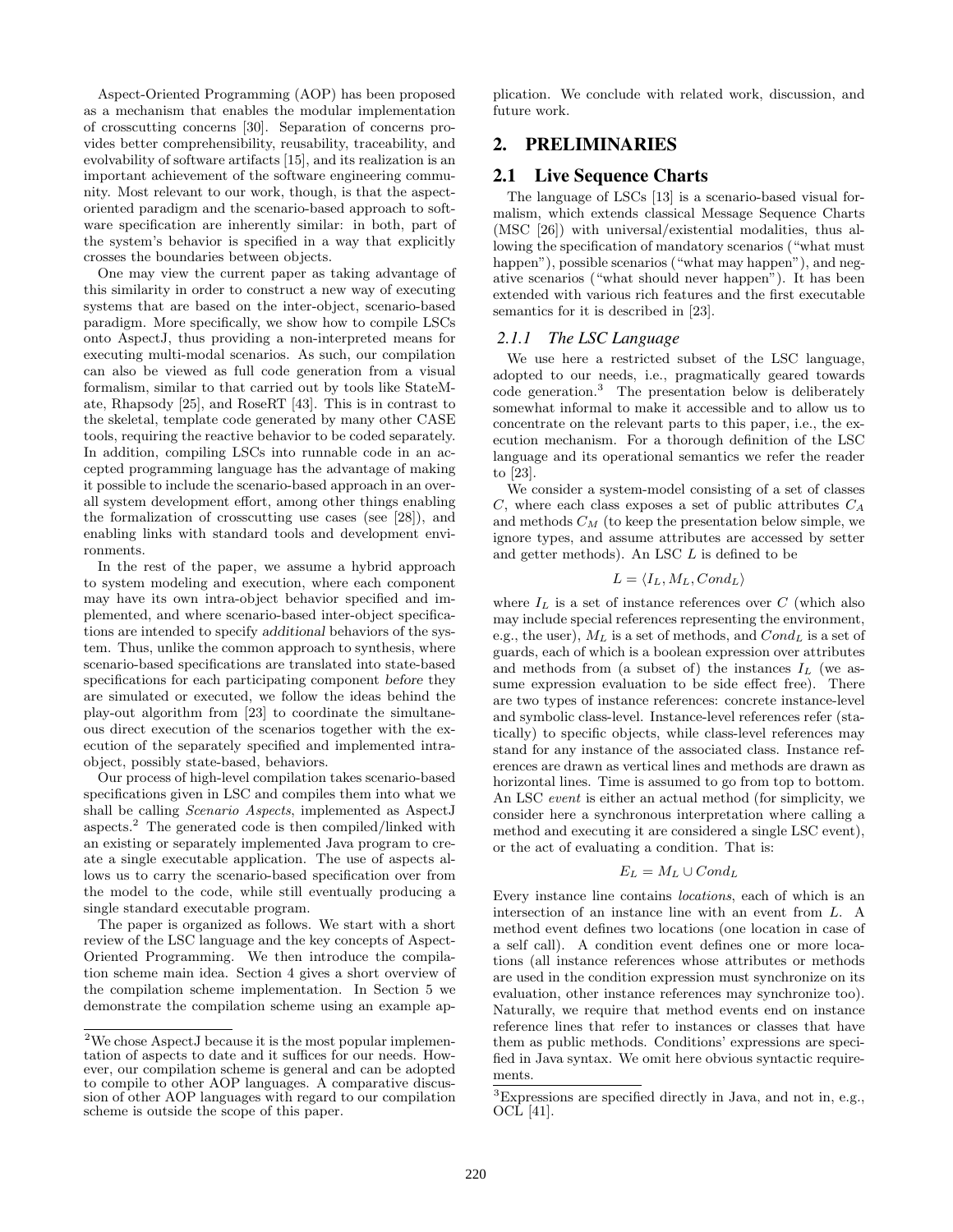

**Figure 1: The LSC for** Match**.**

Every LSC induces a partial order between locations: locations along a single instance line are ordered top-down, and locations that belong to the same LSC event (a method call and execution, or a condition evaluation) are at the same place in the partial order (the special case of a self method is regarded as a single location on the relevant lifeline). The partial order then, extends naturally from locations to events. Lastly, every location may be hot or cold; an event is hot if at least one of its locations is hot and is cold otherwise (see the use of the hot/cold distinction in the LSC execution mechanism described in the next subsection). Cold events are denoted by dashed lines and hot events by solid ones.

An LSC may be universal or existential. A universal LSC is associated with a pre-chart that specifies the scenario which, if successfully completed, forces the system to satisfy the scenario given in the actual chart body, the main chart. Thus, operationally, pre-chart scenarios are monitored while main chart scenarios, when reached, need to be executed. This distinction between monitoring and execution modes is key to our compilation and execution scheme as we shall show in the next section.

Existential LSCs specify sample scenarios. They can be used to specify system tests that should be monitored, but they do not affect the execution. We discuss the compilation of existential charts in Subsection 4.4.

Figure 1 shows an example universal LSC (borrowed from our initial case study, a Memory Game, described in detail in Section 5), which specifies the following requirement: Whenever the MemoryPanel calls the flipUP() method of one card, and then calls the flipUP() method of another card, it should call its soundBeep() method, and the system must call the first card match function to check whether the two cards match. If they do not match, the memory panel must call the flipDown() method of the first card and the flipDown() method of the second card.

#### *2.1.2 The Play-Out Execution Mechanism*

An *LSC cut* is a mapping of every instance to one of its possible locations in the LSC. An LSC cut is hot if one of its

locations is hot and is cold otherwise. An event is minimal in a chart if no other event in the chart comes before it in the partial order induced by the chart. Minimal events are important in our execution mechanism: whenever an event e occurs, a new copy of each chart that features e as a minimal event is instantiated and start being monitored to see if its pre-chart completes successfully. An event e is enabled with respect to a cut Cut if the location in Cut of every instance participating in the event e is the one exactly prior to e. An event e violates a chart L in a cut Cut if e is in  $M_L$  but is not enabled with respect to Cut.

The execution mechanism reacts to the events that are (statically) referenced in one or more of the LSCs (see [23]). For each LSC instance copy, instantiated following the occurrence of a minimal event, the mechanism checks whether the event is enabled with regard to the current cut; if it is, it advances the cut accordingly; if it is violating and the current cut is cold, it discards this LSC copy; if it is violating and the current cut is hot, program execution aborts; if it does not appear in the LSC, it is ignored. Conditions are evaluated as soon as they are enabled in a cut; if a condition is evaluated to true, the cut advances accordingly; if it evaluates to false and the current cut is cold, the LSC copy is discarded; if it evaluates to false and the current cut it hot, program execution aborts. If the cut of an LSC copy reaches maximal locations on all instance reference lifelines, the LSC copy is discarded. We consider all events in precharts to be cold. Once all LSC's cuts have been updated, the execution mechanism chooses an event to execute from among the execution-enabled methods (main chart events) that are not violating any chart, if any.

Note that play-out requires careful event unification and dynamic binding mechanism. Roughly, two methods are unifiable if their senders (receivers) are concrete instancelevel (or already bound) and equal, or symbolic class-level of the same class and at least one is still unbound. When methods with arguments are considered, an additional condition requires that corresponding arguments have equal concrete values, or at least one of them is free. The formal definitions of unification for LSCs can be found in [23, 40]. Our compilation scheme exploits the similarity between the unification semantics of play-out and that of AOP.

#### **2.2 Aspect-Oriented Programming**

Aspect-Oriented Programming (AOP) has been proposed as a mechanism that enables the modular implementation of crosscutting concerns [30]. An aspect can be thought of as a special kind of object that observes a base program and reacts to certain actions by running extra code of its own. The most popular implementation of AOP is AspectJ [1, 29], an extension of Java. Since we are using AspectJ in our current work, we very briefly describe the key features of AOP used in our current work, using AspectJ terminology.

Dynamic crosscutting is the weaving of new behavior into the execution of a program. A join point is a certain welldefined point in the execution of a program, such as a call to a method or an assignment to a member of an object. A pointcut is a program construct which designates a set of join points, plus, optionally, values from the execution context of those join points. For example, a pointcut can capture the execution of a certain method along with its arguments and a reference to its target object (the instance which executes it). Pointcuts can be combined using Boolean oper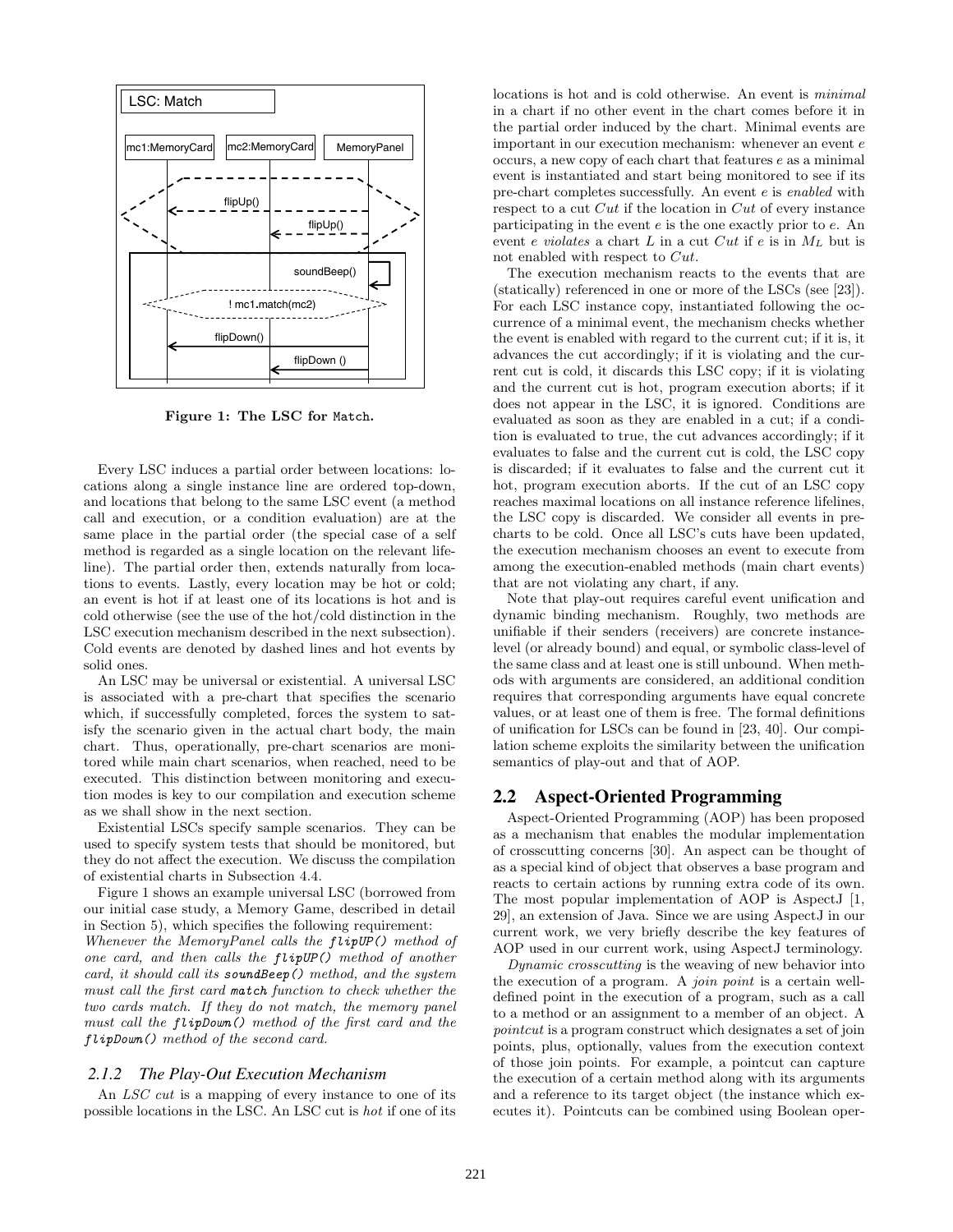ators. Wildcard-based syntax is used in order to construct pointcuts that capture join points that share common characteristics.

To declare the code that should execute at a join point that has been selected by a pointcut, AspectJ supports methodlike constructs for before, after, and around advice; before advice executes prior to the join point, after advice executes following the join point, and around advice surrounds the join point's execution and allows to bypass execution, continue the original execution, or cause execution with an altered context. An advice may have access to the context captured by its pointcut.

Static crosscutting is the weaving of modifications to the static structure of the program. An inter-type declaration is a static crosscutting construct which enables the introduction of new methods or members to a class.

Finally, the aspect is the central unit of AspectJ. It is defined by an aspect declaration, similar to that of a class declaration. An aspect typically includes pointcuts, advice, and inter-type declarations, as well as other kinds of declarations such as members and methods permitted in class declarations.

#### **3. THE COMPILATION SCHEME**

We are now ready to present our compilation scheme. The key to the compilation scheme is the translation of each LSC into a Scenario Aspect that simulates an abstract automaton whose states represent cuts along the LSC lifelines and whose transitions are triggered by pointcuts. Each scenario aspect is locally responsible for listening for relevant events and advancing its cut state accordingly. Most importantly, the compilation scheme generates a coordinator, implemented as a separate aspect, which observes the cut state changes of all active scenario aspects, chooses a method, and executes it.

In order to build the automaton representation, the LSC must be statically analyzed. The analysis involves simulating a 'run' over the LSC, which captures all possible cuts. Each cut is represented by a state. Transitions between states correspond to enabled events. An additional transition from each cold cut state to a designated 'completion' state corresponds to all possible violations at this cut. An additional transition from each hot cut state to a designated 'error' state corresponds to all possible violations at this cut. During code construction, the sets of execution-enabled, monitoring enabled, cold violation, and hot violation events at each cut are computed and 'stored' in the state.

An LSC cut that includes an enabled condition is not represented as a state of the scenario aspect. Instead, the generated code ensures that as soon as the condition is enabled it will be evaluated, and the next cut state will be set accordingly.

Note that since the construction of the automaton does not require information from other LSCs, the compilation of each LSC is independent of the rest of the specification. Thus, scenario aspect code generation can be carried out 'locally'. Note also that the distinction between monitoring (pre-chart) and executing (main chart) events is not represented in the structure of the automaton, only in the information stored in each state.

Analogous automaton representations of LSC for the use in the context of formal verification were given in, e.g., [11,



**Figure 2: The automaton for LSC** Match**.** M **is the set of messages in the LSC.** m1 **stands for** MemoryPanel:mc1.flipUp()**,** m2 **stands for** MemoryPanel:mc2.flipUp()**, etc.** cond1 **stands for** !mc1.match(mc2)**. Self transitions labeled** <sup>Σ</sup> \ <sup>M</sup> **have been omitted.**

32]. In [21], we used a similar automaton construction to define the semantics of Modal UML Sequence Diagrams. The construction yields an alternating weak automaton, where the partition of the states is induced by the partial order of events specified in the LSC.

Fig. 2 shows the automaton representing the universal LSC Match from Fig. 1. Note the universal quantification on the outgoing transitions of the initial state. This quantification reflects the fact that 'multiple copies' of the automaton may be active simultaneously.

As explained above, the automata are responsible for listening for system events and advancing their cut accordingly. However, they do not drive the execution. Rather, the coordinator that observes all cut state changes in active LSCs is the one responsible for choosing a method for execution and executing it.

## **4. IMPLEMENTATION OVERVIEW**

We now give a short overview of the key features of the code generation scheme and related architecture. This conference version of the paper is limited in space hence we must leave out many implementation details.

## **4.1 From an LSC to a Scenario Aspect**

Each LSC is compiled into a Scenario Aspect, implemented as an AspectJ aspect. LSC lifelines are translated into members of the relevant type. Each LSC method is translated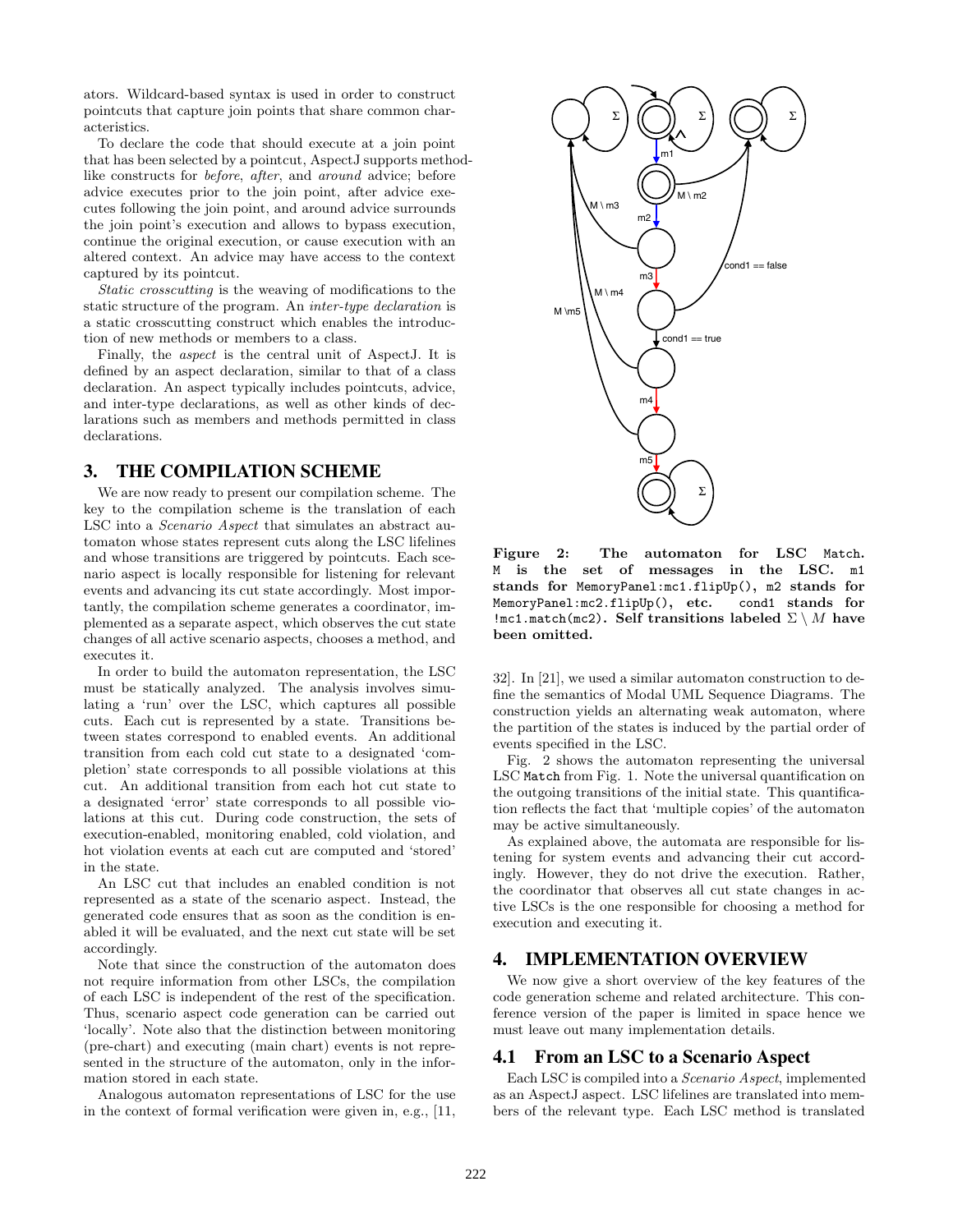into a pointcut that captures the execution of the corresponding method, together with the context of the calling object this, the receiving object target, and arguments (as applicable).

An after advice is associated with each pointcut. The advice binds the context of the pointcut to the corresponding members (of the respective active copies), when applicable, and calls a private method changeCutState. This method, built as a series of switch case statements, is responsible for advancing the scenario aspect cut state along the locations of each lifeline, and for identifying cold and hot violations as necessary. In case of a cold violation, or a successful LSC completion, all lifeline locations and bindings (of the respective active copy) are reset, and the active copy is discarded. In case of a hot violation, an appropriate exception is thrown.

Finally, each scenario aspect implements a public method getCutState, which assigns instances of LSC methods, including context, between four sets (monitoring enabled, executionenabled, cold violation, and hot violation), according to the current cut state of the scenario. The getCutState method is called by the LSC Coordinator, described next.

#### **4.2 The LSC Coordinator**

The LSC Coordinator is implemented as another generated aspect, declared with top precedence. It is responsible for collecting cut state information from the active scenario aspects: this sums up to the four sets of LSC methods described above, including the dynamic context information of each method, when applicable. The coordinator uses a Strategy (see Subsection 4.3) to choose a method for execution. If and when a method is chosen, the coordinator executes it using (generated) inter-type declarations of implemented wrapper methods. Thus, the method is called by the actual object rather than by the coordinator aspect per se.

#### **4.3 The Play-Out Strategy**

To allow easy interchange between different play-out algorithms, we use an abstract play-out strategy class (using the Strategy design pattern [16]). Thus, a play-out algorithm needs to be encapsulated into a concrete strategy in order to be used by the LSC Coordinator.

The play-out algorithm currently implemented in our setup is the naïve play-out of [24]. Roughly, as explained above, this means making a nondeterministic choice between executionenabled methods that are not violating any currently active LSC (see Section 7 for references to other play-out algorithms).

#### **4.4 Compiling Existential Charts**

The compilation scheme for existential charts is similar. Each existential LSC is translated into a monitoring scenario aspect. A monitoring scenario aspect does not affect execution and thus does not implement the getCutState method. It monitors the relevant system events, advances its cut state accordingly, and throws appropriate exceptions when completed or violated.

## **5. INITIAL CASE STUDY**

We demonstrate our approach using a simple example of a Memory Game desktop application.<sup>4</sup> While the example is



**Figure 3: The GUI of the Memory Game application.**



**Figure 4: The class diagram for the Memory Game application.**

<sup>4</sup>Writing a small memory game application is a popular programming exercise. Ours was inspired by a lab exercise given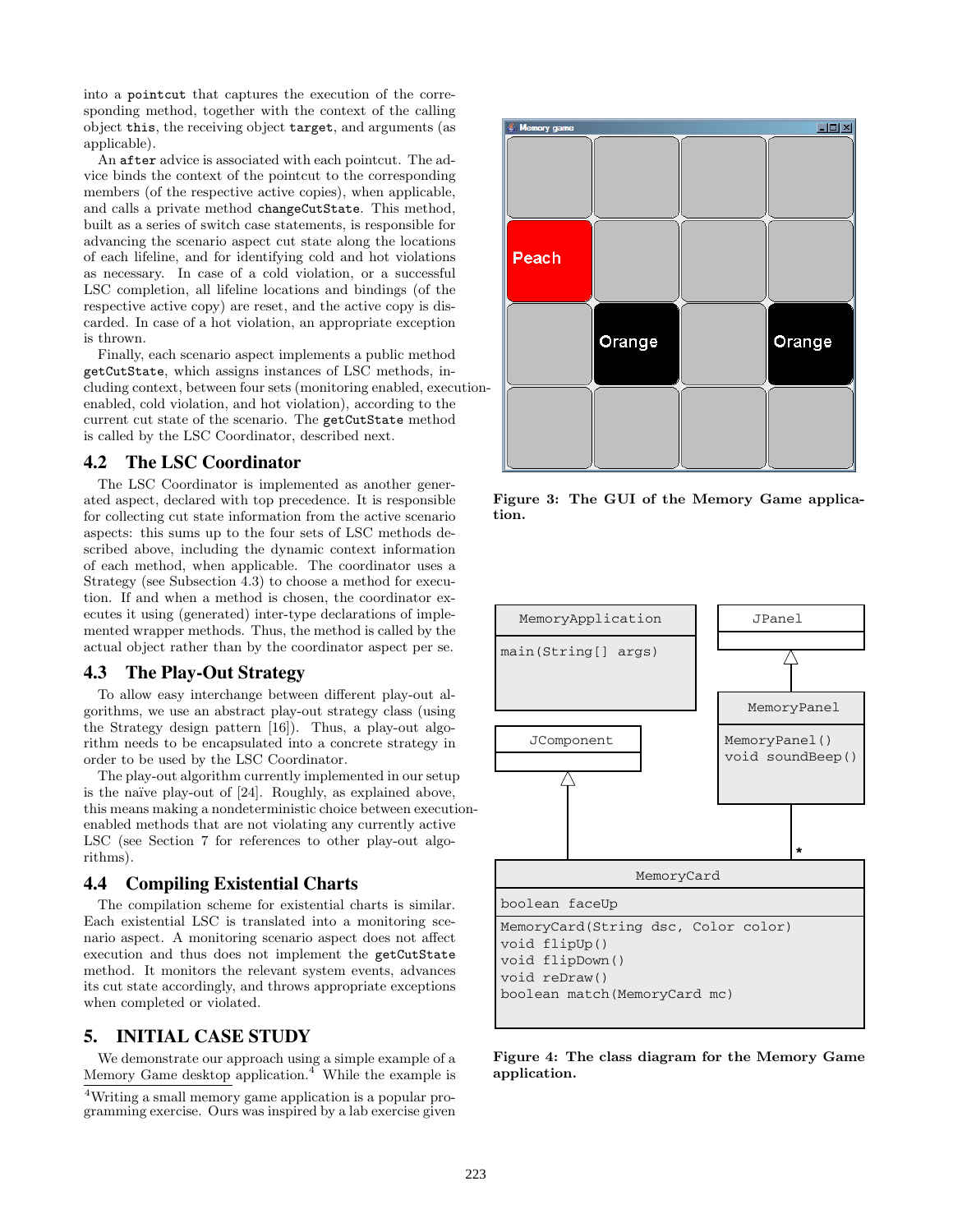

**Figure 5: The LSC for** ReDraw**.**

deliberately small to fit in a conference paper, it shows the key features of our approach, namely the scenario aspect generated code, the coordinated simultaneous execution of multiple scenario aspects, and the power of symbolic classlevel (as opposed to instance-level) scenario-based specifications when used not only for requirements documentation but also for monitoring and direct execution. Overall, it shows the applicability of our approach to creating 'real', albeit small, actual applications, as opposed to 'simulations'.

Figure 3 shows the GUI of the Memory Game application, during a game session. It consists a panel and sixteen cards, each of which has a description and a color attached to it. The cards are instances of class MemoryCard. The UML class diagram in Figure 4 shows the architecture of the system. Each class defines a public interface and is internally implemented. The classes do not implement any inter-object behavior, however; i.e., the code in each class does not contain references to public members or calls to public methods of another class or between instances of the same class (except initialization during constructors execution). The three classes constitute the 'base program', on top of which the scenario aspects will be defined. We give partial informal requirements for the inter-object behavior of the Memory Game in a scenario-based fashion. These include three scenarios:

- ReDraw: Whenever a card is clicked, it should redraw itself.
- FlipUp: Whenever a card is clicked and its face is down, the panel should tell it to face up and then it should redraw itself.
- Match: Whenever the panel tells one card to turn face up and then tells another card to turn face up, the panel should play a beep sound, and the cards should be compared. If they do not match, the panel should tell both cards to turn face down.

Note that these scenario-based requirements are, to a large extent, overlapping: the event of clicking a card appears in by instructor Audrey Lee in CSC112 at Smith College, available at http://maven.smith.edu/∼alee/classes/112a/labs/.



**Figure 6: The LSC for** FlipUp**.**

ReDraw and in FlipUp, and must be monitored by both; the event where a card redraws itself appears in both requirements too, so play-out must try to synchronize its execution between them; finally, the event where the panel tells a card to face up appears in FlipUp and in Match: it must be executed by the former and monitored by the latter, synchronically. Figures 5, 6, and 1 show the translation of the above requirements to LSCs, respectively. Note that the lifelines representing the cards are symbolic class-level instance references; i.e., they allow the same LSC to be activated with different card (or cards) each time. This is critical in making the scenario-based LSC specification concise and reusable.

The code generation process produces three scenario aspects, one for each specified LSC, and a single LSC Coordinator aspect. Fig. 7 shows a snippet of the code from LSCMatchAspect.aj scenario aspect including a pointcut, a corresponding advice, and excerpts from the changeCutState and getCutState methods.

Let us now trace the first few events in a possible execution of the Memory Game, to better illustrate the play-out algorithm, the event unification mechanism, and the concepts of minimal events, enabled events, and violations. A call to the method mouseClicked() on a card is a minimal event in both ReDraw and FlipUp. Thus, when the user clicks a card, a new copy of ReDraw is created, its class-level MemoryCard lifeline binds to the actual card instance that was clicked (target), and its cut advances to the point where the self method reDraw() is execution-enabled. At the same time, a copy of FlipUp is created, and its class-level MemoryCard lifeline binds to the actual card instance that was clicked. Its cut then advances to the point where the cold condition is enabled and the condition is immediately evaluated.

If the cold condition evaluates to false, the copy of FlipUp is discarded. The coordinator receives the cut state information from the active scenarios (only ReDraw has an active copy), discovers that reDraw() is execution-enabled and is not violating in any other active chart, and executes it (on the bound card). As the reDraw() method is not minimal in any chart, no new copies are activated. The active copy of ReDraw then advances its cut and thus reaches completion and closes.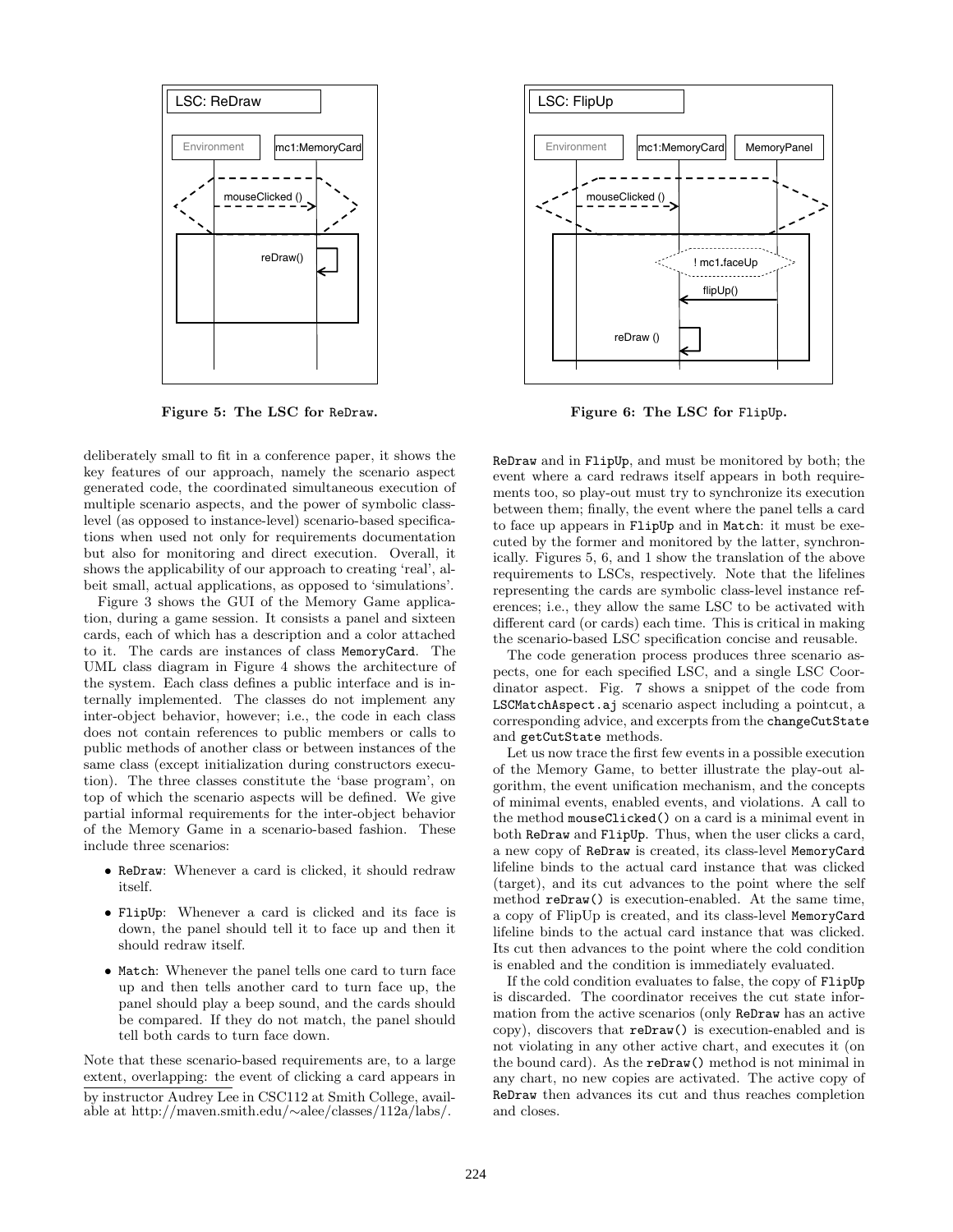```
pointcut MemoryPanelMemoryCardFlipUp(MemoryPanel s, MemoryCard t):
        call(void MemoryCard.flipUp())
        && this(s) && target(t);
after (MemoryPanel s, MemoryCard t): MemoryPanelMemoryCardFlipUp(s, t) {
        changeCutState(LSCMethod.MEMORYPANEL_MEMORYCARD_FLIPUP, s, t);
}
```
private void changeCutState(int lscMethod, Object sourceObject, Object targetObject) {

```
//...
switch (lscMethod) {
        case LSCMethod.MEMORYPANEL_MEMORYCARD_FLIPUP:
                if (isInCut(0,0,0)) {
                        mc1 = (MemoryCard)targetObject;
                        setCut(1,0,1);
                        return;
                }
                if (isInCut(1,0,1)) {
                        mc2 = (MemoryCard)targetObject;
                        setCut(1,1,2);
                        return;
                }
                break;
        case LSCMethod.MEMORYPANEL_MEMORYPANEL_SOUNDBEEP:
                if (isInCut(1,1,2)) {
                        setCut(1,1,3);
                        if (!mc1.match(mc2)) {
                                 setCut(2,2,4);
                                return;
                        }
                }
                break;
        case LSCMethod.MEMORYPANEL_MEMORYCARD_FLIPDOWN:
                1/\ldots}
LSCCompletion();
//...
```
public static void getCutState(HashSet mE, HashSet eE, HashSet cV, HashSet hV) {

```
//...
if (isInCut(2,2,4)) {
```
// LSCMethod.MEMORYPANEL\_MEMORYCARD\_FLIPUP from MemoryPanel to mc1 is cold violation cV.add(LSCMethod\_MemoryPanelmc1flipUp);

// LSCMethod.MEMORYPANEL\_MEMORYCARD\_FLIPDOWN from MemoryPanel to mc1 is execution enabled eE.add(LSCMethod\_MemoryPanelmc1flipDown);

```
//...
         }
         //...
}
```
}

**Figure 7: Code snippet from the** LSCMatchAspect.aj **scenario aspect including a pointcut, a corresponding advice, and excerpts from the** changeCutState **and** getCutState **methods. The arguments for the** isInCut **and** setCut **methods refer to location numbers on the corresponding lifelines. Bookkeeping code to manage multiple active copies, handling arguments, and many other details have been omitted from the figure.**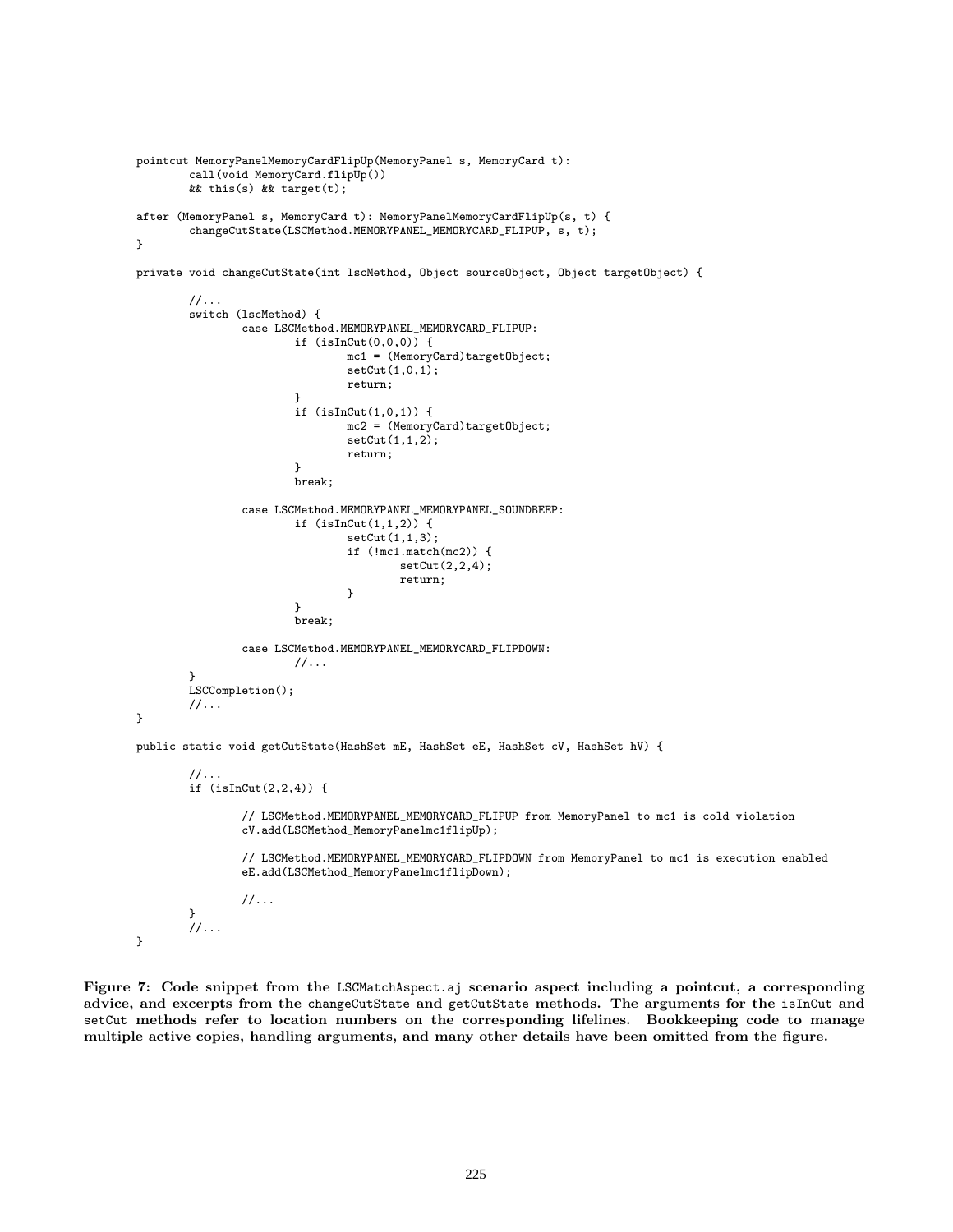

**Figure 8: An active copy of the LSC for** ReDraw**. The cut is denoted by a comb-like thick line. The method** reDraw() **is execution-enabled.**

Otherwise, if the cold condition evaluates to true, the copy of FlipUp advances its cut further, to the point where the method flipUp() is enabled and reDraw() is a hot violation (see Figures 8,9). Observing this, the coordinator discovers that the method flipUp() is the only executionenabled method which does not violate any active chart (the reDraw() method is enabled in the active copy of ReDraw but is violating in the active copy of FlipUp). Note that the two reDraw() methods are unified because they are bound to the same source and target object. So, the coordinator executes the flipUp() method (this is done using an inter-type declaration of a wrapper method; thus the actual call comes from the MemoryPanel, not from the coordinator per se).

A flipUp() method call from the MemoryPanel to a card is a minimal event in Match. Thus, as it is executed, a new copy of Match is created, its mc1 class-level MemoryCard lifeline binds to the actual card that received the call, and its cut is advanced accordingly. At the same time, the active copy of FlipUp identifies the execution of its enabled event and advances its cut accordingly. Next, since reDraw() is execution-enabled in both FlipUp and ReDraw and is not violating in any other active copy, the coordinator executes it.

The above should help to better understand the play-out execution mechanism and its implementation in our scheme. We leave the analysis of other possible executions to the interested reader.

## **6. RELATED WORK**

We now discuss related work on LSC play-out, synthesis, aspect modeling, aspect code generation, and other approaches to AOP.

The Play-Engine [23] is an experimental tool for requirements capture and direct execution of LSCs, based on the play-in/play-out approach [24]. By compiling LSC specifications into AspectJ code we advance the ideas behind play-out from a tool dependent interpreter to having the potential of becoming the central part of a standard devel-



**Figure 9: An active copy of the LSC for** FlipUp**. The cut is denoted by a comb-like thick line. The method** flipUp() **is execution-enabled while the method** reDraw() **constitutes a hot violation.**

opment and execution environment.<sup>5</sup> InterPlay [8] coordinates the simulation of the Play-Engine and a separately executed program, such as another Play-Engine, or a tool like Rhapsody [25] or RoseRT [43], given appropriate custom interface implementation. It relies on a user defined bidirectional mapping between LSC events and observable program events. In contrast, our compilation process integrates the LSC specification into the program code, so the result is a single executable program, despite the use of different multiple modeling methodologies in the requirements specification and coding phase.

In [34], Krueger et al. propose a translation of MSCs into AspectJ in the context of exploring alternative serviceoriented architectures. This work is related to ours, but it suggests using a synthesis algorithm, adopted from [33], to project specified behaviors onto each role, ultimately providing a state-machine for each participating object. As explained earlier, play-out, and thus our compilation scheme too, bypasses the need for this kind of synthesis. In more recent work [35], Krueger et al. translate scenarios into aspects and let the weaver resolve some of the resulting nondeterminism in a random fashion. Coordination between non-disjoint scenarios, i.e., synchronizing the interactions around common messages, is done statically and only between overlapping scenarios that the designer has explicitly specified to be 'joined'.

Deubler et al.[14] suggest modeling crosscutting services with UML sequence diagrams enhanced by aspect-oriented concepts. This work is related to ours in that it uses an interaction-centric development approach and concentrates on the behavioral part of aspects. Code generation, however, is considered in the context of synthesis, as in [34].

<sup>5</sup>Play-in is a user-friendly high-level way of specifying behavior and automatically generating the specification formally in LSCs [18, 23]. While it is outside the scope of our work, it should be clear that play-in can be combined with our present work too.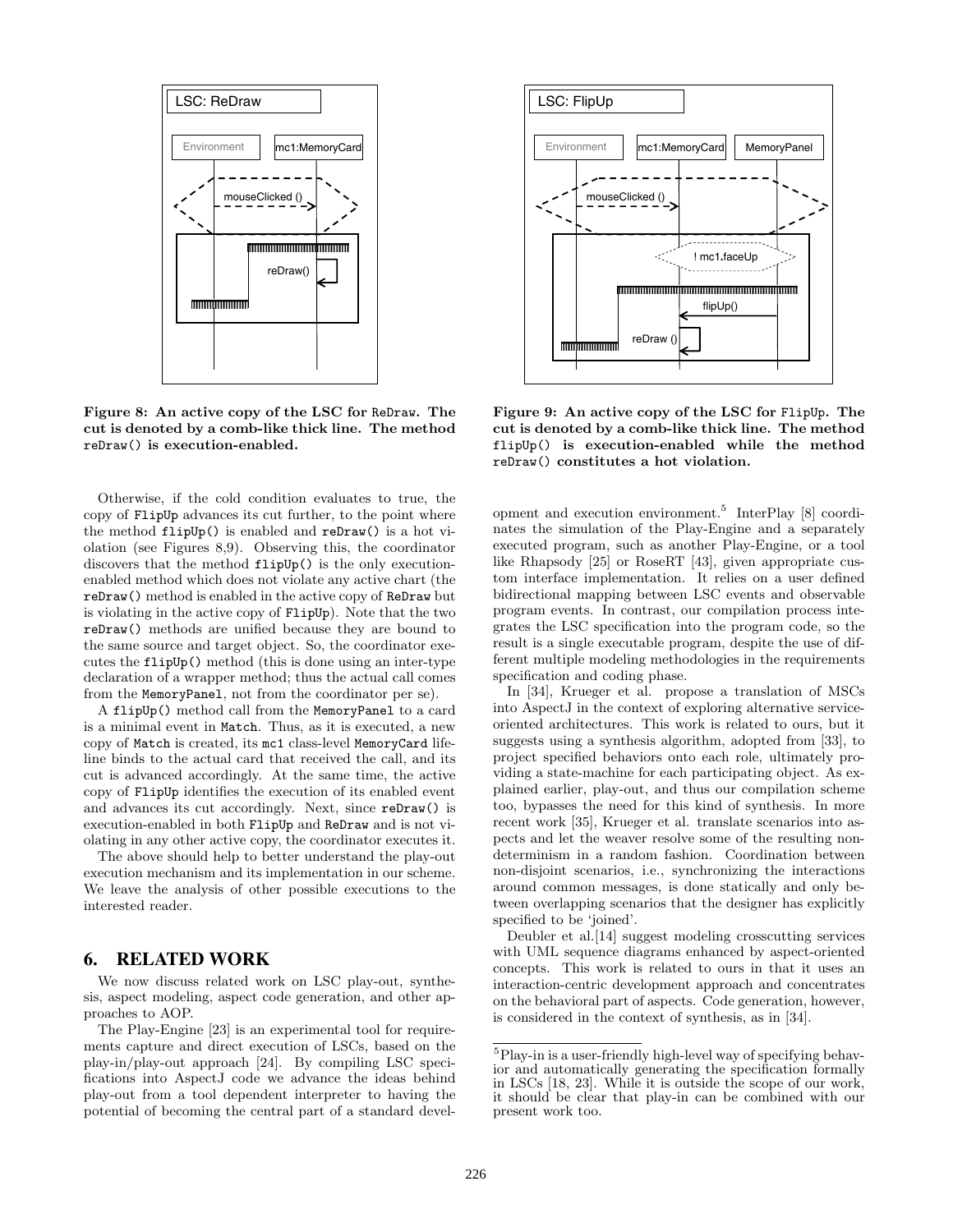Whittle et el.[50] translate requirements given in the form of MSCs and IPS (Interaction Pattern Specification) into automata, where inter-dependencies between the scenarios are handled through the identification of common local states, explicitly specified by the designer as part of the requirements specifications, and by a unification of states with common incoming and outgoing transitions. In related work [6], the authors present a requirements level aspect-oriented modeling approach. Both papers discuss the aspectual nature of crosscutting requirements, but use a synthesis algorithm, which results in a state-machine for each of the participating components.

Uchitel et al. in [46, 47] promote the use of scenariobased languages for requirements elicitation and specification. They discuss the limitations of existing MSC synthesis approaches and propose to address them by, e.g., detecting implied scenarios, or by the use of architectural information to synthesize the behavior of components types rather than that of instances. It seems that we and they agree on the intuitive nature and usefulness of scenario-based notations. Our approach differs in that we use a more expressive formalism and show how to carry over the scenario-based behavioral specification from requirements to implementation. From a methodological point of view, they suggest incremental elaboration using implied scenarios, where we would add a process that starts from basic scenarios and incrementally elaborates them with modalities.<sup>6</sup>

Stolz and Bodden [44] present a nicely built runtime verification framework for Java programs, where properties specified in LTL formulas over AspectJ pointcuts are checked during program execution by an alternating finite automaton whose transitions are triggered through generated aspects. Another runtime verification framework is suggested by Kiviluoma et al.[31], who use generated aspects to simulate a small state machine that monitors behavioral requirements given as UML Sequence Diagrams. Since LSCs can be translated into LTL formulas (see [36]), these two papers have some similarities with ours, specifically in the possibility of using our code generation scheme to monitor existential charts. Since our main motivation is execution, however, we use the LSC language distinction between monitoring and execution modes, and adopt the mechanism for simultaneous coordination between the automata from the play-out algorithm. Coordination between the generated aspect automata is irrelevant to these two papers.

In [17], Groher et al. discuss the generation of AspectJ code skeletons from a UML model. Their approach offers a mapping between the structure of the model and the structure of the resulting program. The skeletons, however, cannot be executed, as the actual behavior is not modeled.

Many researchers consider the interesting question of using the UML to model aspects, or suggest to use UML like notations or new profiles specifically for this purpose (see, e.g., [5, 9, 10, 39]). Our present work differs in that it is not intended to answer this question; instead, we use a specific class of aspects in order to execute scenarios. Thus, we do not aim to create models that cover the expressive power of aspects.

Jacobson et al. [28] discuss a methodology for aspectoriented software development with use-cases, and attempt to achieve use-case modularity through aspect technologies. The use-case abstraction level is not detailed enough to allow formal semantics nor expressive enough for actual code generation. Indeed, scenarios are viewed in [28] as means to explicate and formalize use-cases. In contrast, we show how to actually compile scenarios to code via aspects, and in so doing provide a new possibility for executable use-cases (in addition to the play-out of [23]).

Finally, some advanced approaches to AOP are compared to our work. Tracematches [3] is an extension of the AspectJ abc compiler [7], which allows the programmer to trigger advice execution by specifying a regular pattern of events in a computation trace. The ability to use free variables in the matching pattern and the corresponding unification semantics is close to our use of parameterized methods and class-level LSC lifelines. Another relevant approach is that of Stateful Aspects [49], implemented in the JasCo language [45], where pointcuts can declaratively specify protocol fragments equivalent to a finite state machine, and separate advice can be attached to every transition specified in the pointcut protocol. Our pointcuts are single points, and we manage the finite state machine explicitly in the aspect's body. Thus, one could consider using Tracematches or Stateful Aspects to simplify our code generation scheme and improve the efficiency of the final executable program. However, the two approaches are limited to regular protocols. Since non-regular protocols can be specified in LSC (using variables and unbounded loops), this limits their applicability to our work. Moreover, both approaches apply to 'local' traces, while play-out, and hence our compilation scheme, requires, in addition, simultaneous coordination between the traces, which is not addressed by these approaches.

## **7. DISCUSSION AND FUTURE WORK**

One way of viewing our work is as an attempt to carry over a significant idea from the aspect-oriented world to the scenario-based one, exploiting one of the main achievements of research on aspects, which is the ability to execute aspect programs by compilation, in order to compile and execute inter-object scenario-based specifications.

The main contribution of our work is that it translates the inter-object scenario-based requirements to code that can integrate seamlessly with existing programs and is compiled and executed in a standard manner. Thus, it constitutes a crucial step towards integrating the scenario-based approach to software specification with mainstream software engineering.

Still, some possible drawbacks of our approach should be mentioned and addressed. The use of a high-level programming language necessarily entails some level of suboptimal performance. Using an inter-object scenario-based language makes the situation worse, since it seems to require central coordination at runtime, or alternatively, the construction of a very large state machine. This may require additional ideas to our approach when applied to large scale systems or where performance is of high importance.

The need for a centralized coordinator is a limitation not only from a performance point of view but also from an architectural point of view. Thus, an important research topic, which our group is pursuing at present, is to find ways to (partially) distribute the play-out execution, not necessarily between objects but between concurrently active coordinators.

<sup>6</sup>A complete methodology for the use of our compilation scheme in a development process is, however, outside the scope of this paper and will be addressed separately.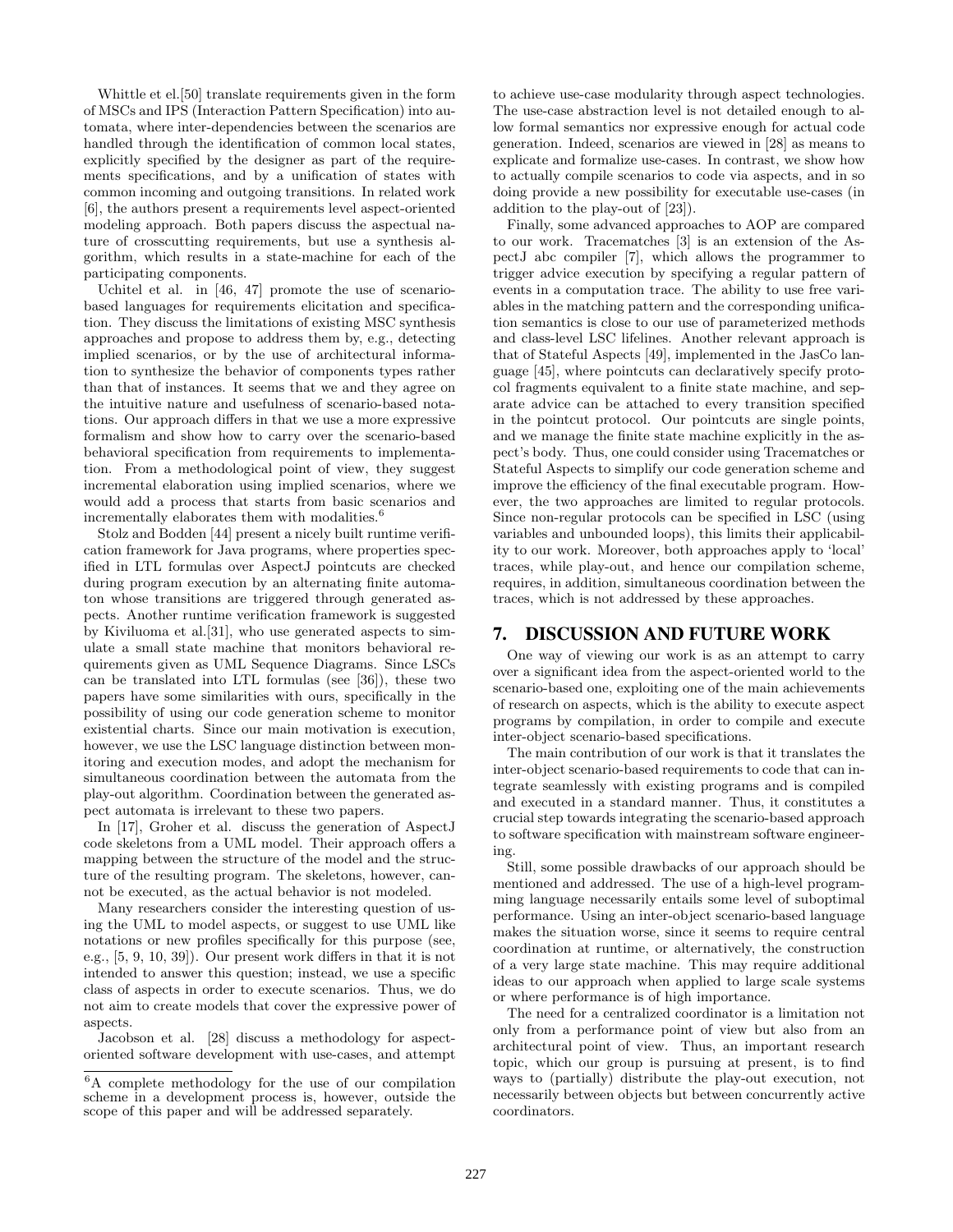The original play-out process, as described in [23, 24] and implemented in our present scheme, is rather naïve. Specifically, some of the sequences of events possible as a response to a user event may eventually lead to violations, and these cannot be avoided by the play-out process. Moreover, the partial order semantics among events in each chart and the ability to separate scenarios in different charts without having to say explicitly how they should be composed are very useful in early requirement stages, but can cause underspecification and nondeterminism when one attempts to execute them. Smart play-out [20] partially addresses these limitations using model-checking techniques, which, e.g., can be used to avoid violations within a super-step. Packaging smart play-out as a play-out strategy that can be used by the coordinator in our scheme should not be a problem.

Tool support for our compilation scheme is crucial. Specifically, this includes the full automation of the compilation process, integration with a visual editor, and some more advanced features such as a run-time animation option, as is available for example in Rhapsody and the Play-Engine. We have started this implementation, and plan to package our tool as an Eclipse [2] plug-in. A detailed presentation of our tool will be given in a future paper.

Our current compilation scheme does not cover the full LSC language. For some constructs, such as if-then-else and switch-case subcharts, various types of loops, and internal variables, extending the compilation scheme is straightforward. LSC's support of symbolic instances and parameterized methods, as defined and implemented in the Play-Engine, does not cover class inheritance. Our compilation scheme already supports symbolic class-level instances. Moreover, since we use Java as the target language, a unification mechanism that supports class inheritance is very natural to our compilation scheme and its implementation is very easy.

Adding support for explicit time and real-time, as was partly done for the Play-Engine in [22], however, is more challenging. Specifically, our current compilation scheme does not support multi-threaded programs and in general, assumes the system to be infinitely faster than its environment. Handling coordination in real-time and multithreaded programs is thus an interesting topic for future research.

Another path for future work involves the compilation scheme itself. First, further, more global, static analysis may be performed during compilation to optimize the generated code. For example, the execution of methods that appear only in a single LSC can be performed locally, eliminating the need for coordination. Second, it is important to investigate the time and space complexity of the compilation phase as a function of the number of lifelines and events in each LSC and the number of classes and LSCs in the specification. We note, though, that as the construction of the abstract automaton that simulates the runs of the LSC does not require information from other LSCs, the compilation of each LSC is independent of the rest of the specification. Thus, the code generation process can be carried out 'locally' and its complexity should not be a major concern.

As discussed in the previous section, some aspect languages other than AspectJ, e.g., [42, 49], or extensions of AspectJ, e.g., [3], include advanced features that could be exploited by our compilation scheme in order to produce code that might be more succinct, accessible to a human programmer, or allow for more efficient execution using various methods of runtime weaving. Considering other target languages is thus a possible direction for future research and implementation work.

With regard to the hybrid approach to system modeling and execution we experiment with in this paper, we should carefully consider the question of what is the best way to specify the distinction between monitoring and execution modes when using scenario-based specifications. In the simplest case, a clear separation between intra-object and interobject specification (disjoint alphabets a la InterPlay [8]) is assumed. In practice, however, it might be important to relax this assumption, in which case a new pair of modalities, execute and monitor, would be required. These would generalize the notion of pre-chart/main-chart, since each method would have a mode: monitor/execute. The new modalities would be orthogonal to the may vs. must (cold/hot) modalities.

Finally, in [21], we discussed the integration of the key features of the LSC language, namely the universal/existential distinction and hot/cold modalities, into the UML standard, and proposed Modal UML Sequence Diagrams (MUSD) as a UML 2.0 profile whose semantics is based on LSCs, and thus allows the specification of required and forbidden behaviors. We are currently working on formalizing the addition of the monitoring/execution modes suggested above to MUSD, so as to allow the definition of operational semantics for MUSD based on the operational semantics of LSC. This generalizes the notion of pre-chart/main-chart to the monitoring/execution modes at the message and interaction fragment level. Note that the compilation scheme presented here already supports this generalization  $\overline{7}$ . Thus, the result is a compilation scheme from Multi-modal UML Sequence Diagrams to AspectJ code.

#### **Acknowledgements**

We would like to thank Mark Mahoney and Tzilla Elrad for pointing us to their work on modeling aspects for reactive systems using LSCs [38, 39] and for subsequent personal correspondence, which inspired us to address the converse problem of compilation.

In addition, we would like to thank Gera Weiss for early discussions on LSC compilation, and Itai Segall for initiating and helping with the Memory Game example.

Finally, we thank Yishai Feldman and the anonymous referees for their useful comments.

#### **8. REFERENCES**

- [1] The AspectJ project at Eclipse.org. http://www.eclipse.org/aspectj/.
- [2] Eclipse.org. http://www.eclipse.org/.
- [3] C. Allan, P. Avgustinov, A. S. Christensen, L. J. Hendren, S. Kuzins, O. Lhoták, O. de Moor, D. Sereni, G. Sittampalam, and J. Tibble. Adding trace matching with free variables to AspectJ. In R. Johnson and R. P. Gabriel, editors, OOPSLA, pages 345–364. ACM, 2005.
- [4] R. Alur, K. Etessami, and M. Yannakakis. Inference of message sequence charts. In Proc. 22nd Int. Conf. on Soft. Eng.  $(ICSE'00)$ , pages 304-313, New York, NY, 2000. ACM Press.
- J. Araújo, A. Moreira, I. Brito, and A. Rashid. Aspect-oriented requirements with UML. In M. Kandé, O. Aldawud, G. Booch, and B. Harrison, editors, Workshop on Aspect-Oriented Modeling with UML, 2002.

<sup>7</sup>Indeed, the tool we are working on compiles the more general and standard executable MUSDs rather than LSCs.